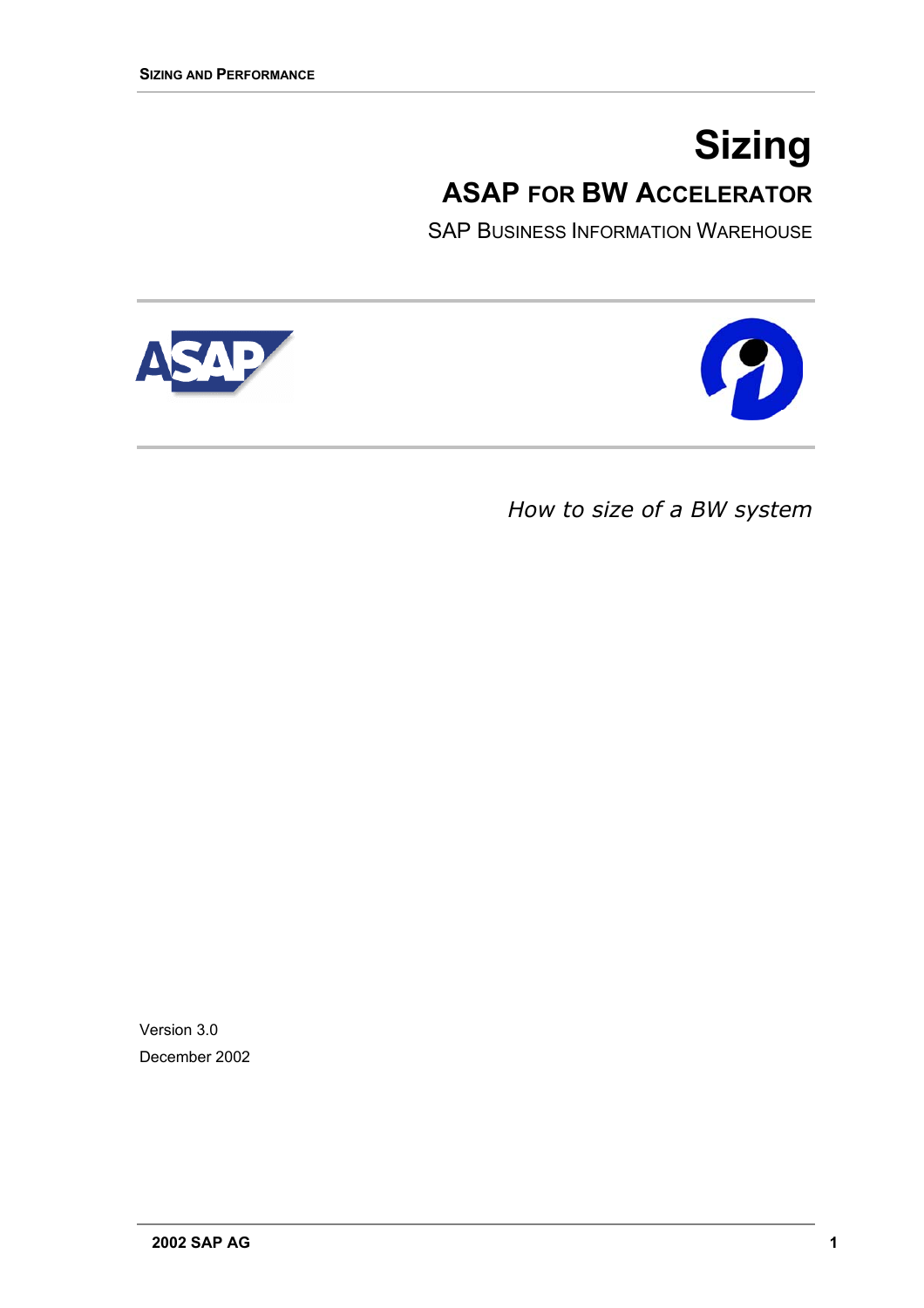### **Table of Contents**

| 1              |  |
|----------------|--|
| $\overline{2}$ |  |
| 2.1            |  |
| $2.2\,$        |  |
| 2.2.1          |  |
|                |  |
|                |  |
|                |  |
|                |  |
|                |  |
|                |  |
|                |  |
|                |  |
|                |  |
|                |  |
|                |  |
| 2.2.3.2        |  |
|                |  |
|                |  |
|                |  |
| 2.2.3.4        |  |
| 2.2.3.4.1      |  |
|                |  |
| 2.2.3.5        |  |
| 2.2.3.6        |  |
| 2.2.3.7        |  |
| 2.2.3.8        |  |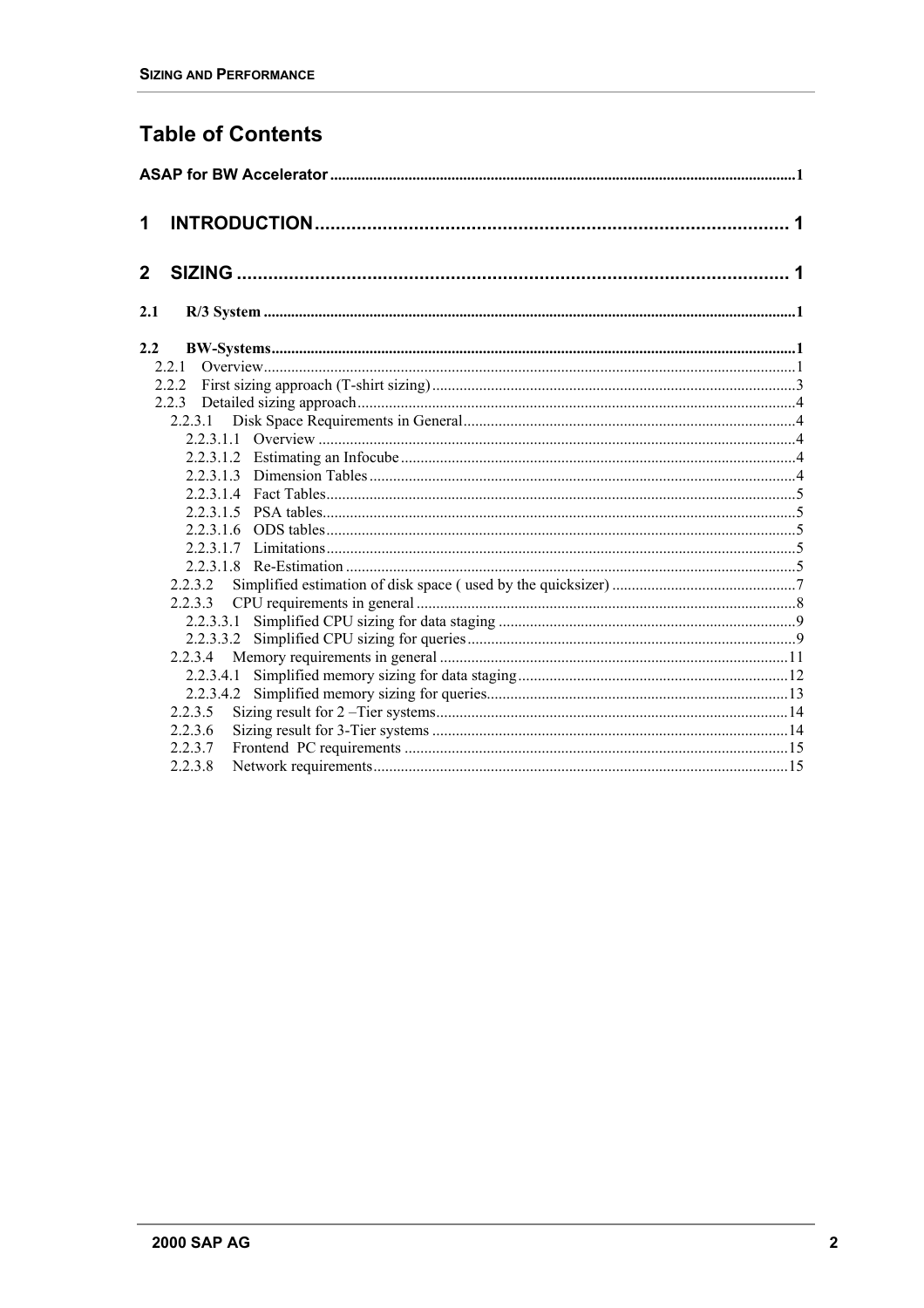## <span id="page-2-0"></span>**1 Introduction**

This document describes how to estimate hardware resources that are necessary to run a particular workload on a BW System, providing guidelines for the definition of hardware requirements like main memory, disk space and CPU. Generally, it is much more difficult to estimate the sizing requirements of a BW system than an R/3 system. The reason is that user behavior is more difficult to project than with the R/3 system, as BW provides great flexibility in order to meet the varied reporting needs of an organization. With this in mind, the goal of this document is to present general guidelines that can help in determining hardware requirements for a BW system. **It is always encouraged to work directly with hardware vendors to receive further assistance in sizing a BW system**.

#### Software Version Supported

This document was written for BW version 3.0, but it should apply to all versions of BW.

The recommendations provided in this document, regarding estimation of hardware requirements of BW systems, are assumptions based on empirical data gathered from existing installations and based on the output of certified BW benchmarks.

## **2 Sizing**

Necessary resources for achieving a particular throughput and response times depend on several factors such as e.g. database, operating system, number of users, amount of online/background operations, load profile.

The values always refer to a minimum configuration and should be increased in cases of doubt.

#### **2.1 R/3 System**

When connecting a BW system to an R/3 system it has only a minor net impact on the hardware sizing of the R/3 system. The reason for this is that the presence of a BW system alleviates much of the load that reporting typically places on the R/3 system. On the other hand data extraction can require significant R/3 system resources.

#### **2.2 BW-Systems**

#### **2.2.1 Overview**

The reliablility of a BW sizing is based on the given information. Based on the information you can choose one out of the 2 different sizing methods. The first approach (T-shirt sizing) is used for starting projects gathering the first experiences with BW. That means whether the customer nor the consultant is able to provide detailed information about the implementation.If there are more detailed information is available you should use the 2 approach including Disk, CPU and Memory sizing.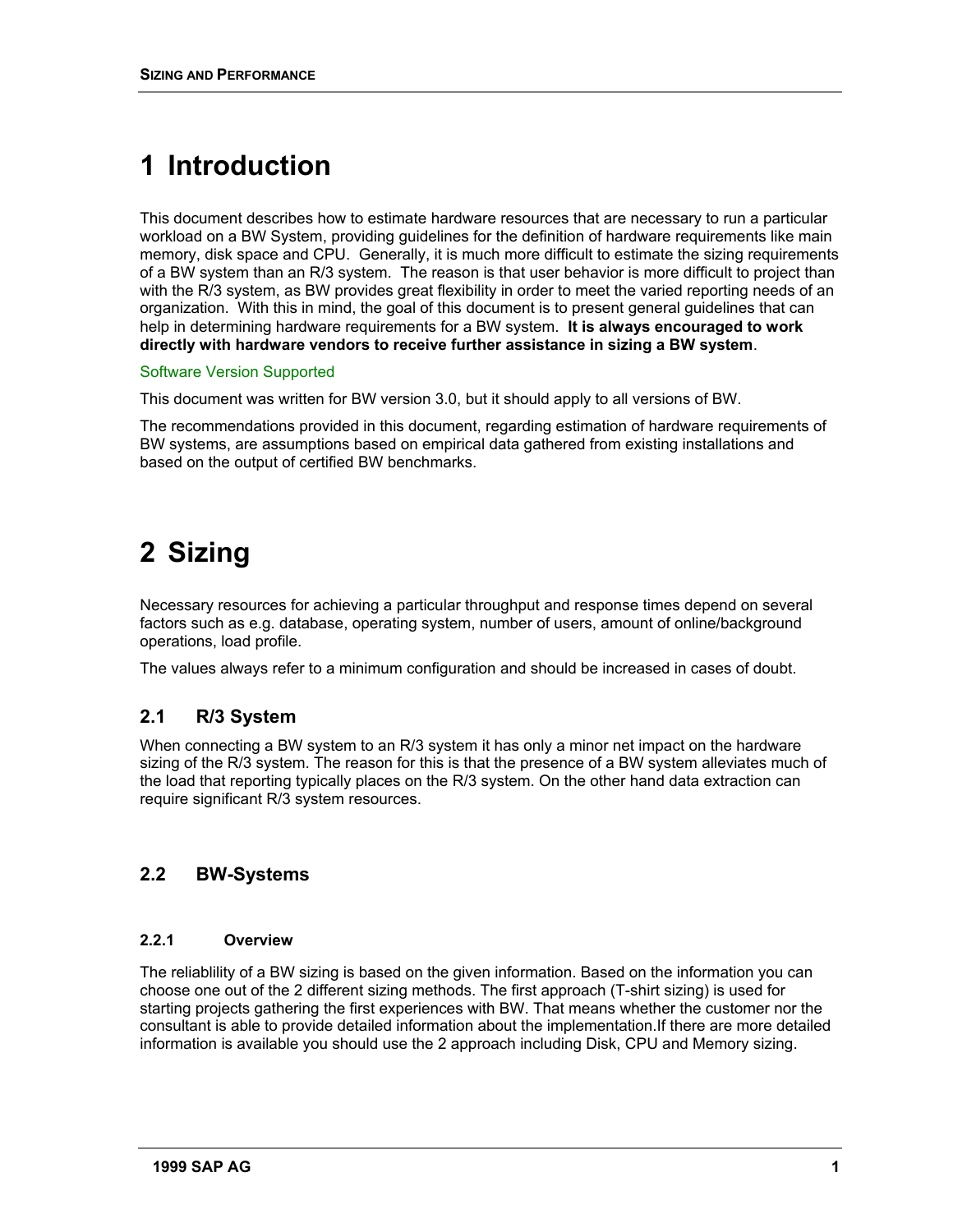

### **Complexity / effort / costs**

In the graphic you can easily see the dependencies between accuracy and the costs of the sizing procedure. The more accurate the sizing should be , the more complex is the sizing. Even using the detailed sizing approach introduced in this document is based on some assumptions (described in the following chapters) which can in some cases result in a misleading sizing.

A reliable sizing can only be done running a customer tailored benchmark.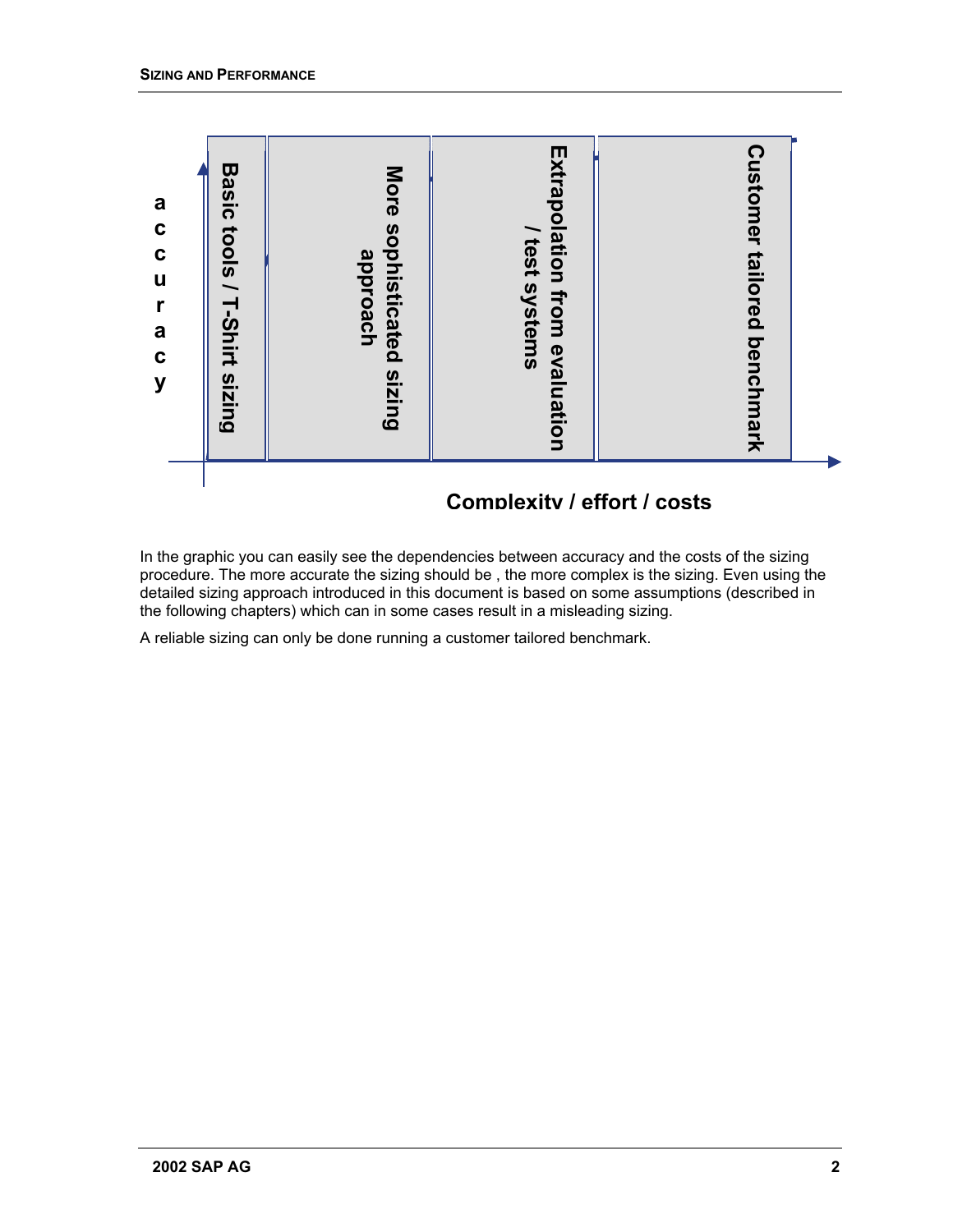#### <span id="page-4-0"></span>**2.2.2 First sizing approach (T-shirt sizing)**

Categories of sizes have been developed for the hardware sizing for a BW System. They correspond to T-shirt sizes.

| <b>BW Category</b><br>(T-Shirt size) | Configuration                                                                                    | <b>Hardware</b>                                                                                | No. of users |
|--------------------------------------|--------------------------------------------------------------------------------------------------|------------------------------------------------------------------------------------------------|--------------|
| <b>XS</b>                            | DB + App-server<br>on one server                                                                 | $>= 1$ GB of RAM, $>= 2$ CPUs,<br>DB 30 - 50GB                                                 | $1 - 10$     |
| S                                    | DB + App-server<br>on one Server                                                                 | $>= 2$ GB of RAM, $2 - 4$ CPUs<br>DB 50 - 100GB                                                | $10 - 20$    |
| M                                    | DB-, App-server<br>on one or several<br>servers<br>dependant on the<br>hardware<br>configuration | >= 4 GB of RAM, 4 CPUs for DB- and App-server<br>DB 100 - 200 GB                               | $20 - 50$    |
|                                      | DB- + App-server<br>on several<br>servers<br>dependent on the<br>hardware<br>configuration       | >=4 GB of RAM, DB instance >=4 CPUs,<br>App-server >=2CPUs, >= 2 GB of RAM<br>DB 200 - 1000 GB | $50 - 150$   |
| <b>XL</b>                            | One DB instance,<br>multiple App-<br>servers                                                     | >=4 GB of RAM, DB instance >=8 CPUs,<br>App-server $>=$ 4CPUs, $>=$ 4 GB of RAM<br>>1000 GB    | >150         |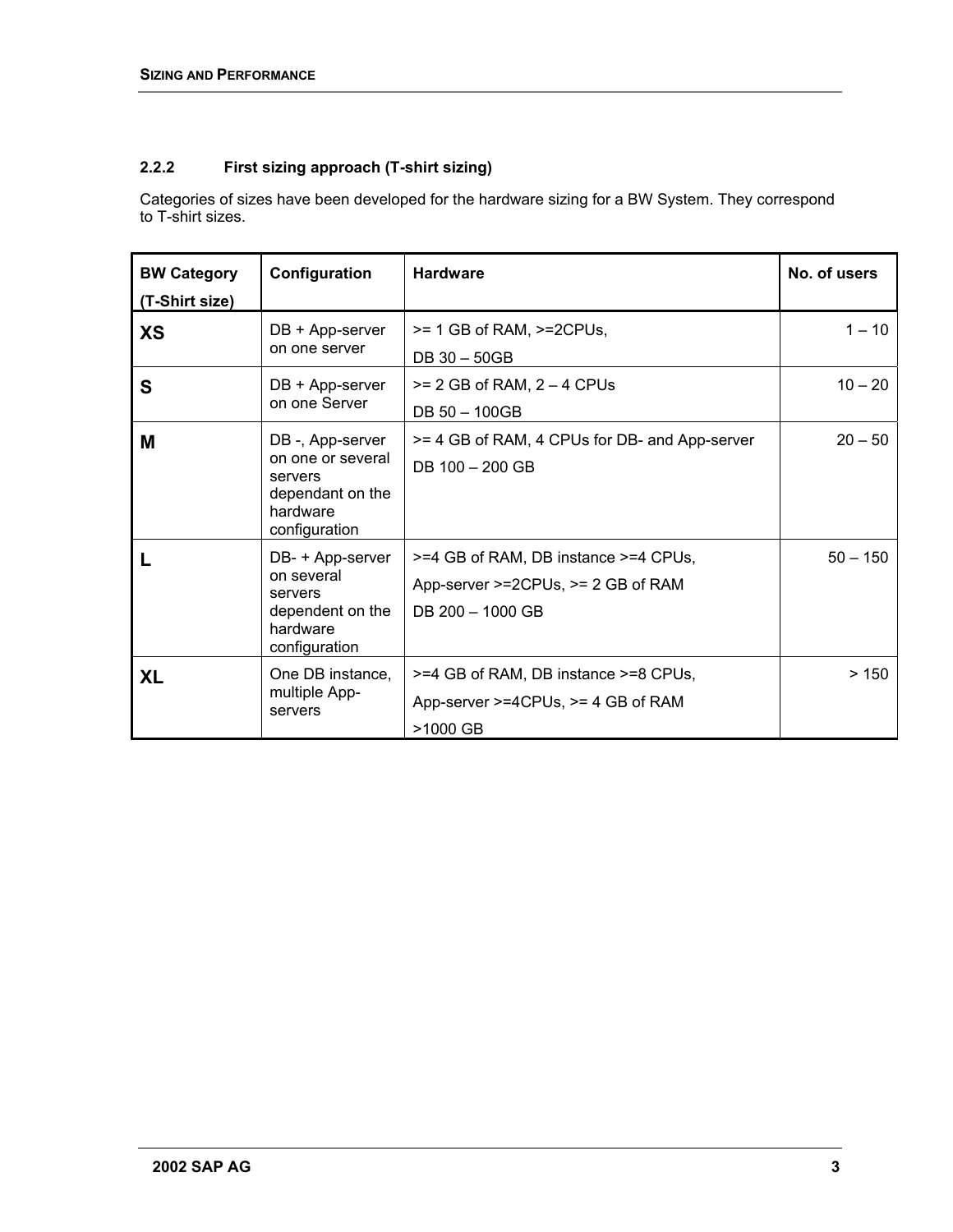#### <span id="page-5-0"></span>**2.2.3 Detailed sizing approach**

#### **2.2.3.1 Disk Space Requirements in General**

#### **2.2.3.1.1 Overview**

Disk space requirements depend heavily on the design of Infocubes and data distribution. The following hints on estimating disk space do not account for possibly sparse tables or compression the database might use. There is a quicksizer available on <http://service.sap.com/quicksizer>that helps you perform what is described below.

The Business Information Warehouse software including the development workbench requires approximately 9 GB of disk space.

The required disk space for data depends on:

- Number of Infocubes
- Number of key figures and dimensions per Infocube
- Volume of data loaded
- Number of aggregates
- Amount of master data
- Number and size of flat files used for data load, residing on application servers
- The number and size of PSA and ODS tables
- **Indexes**

#### **2.2.3.1.2 Estimating an Infocube**

When estimating the size of an Infocube, tables like fact and dimension tables are considered. However, the size of the fact table is the most important, since in most cases it will be 80-90% of the total storage requirement for the Infocube.

When estimating the fact table size consider the effect of compression depending on how many records with identical dimension keys will be loaded.

The amount of data stored in the PSA and ODS has a significant impact on the disk space required. If data is stored in the PSA beyond a simply temporary basis, it could be possible that more than 50% of total disk space will be allocated for this purpose.

#### **2.2.3.1.3 Dimension Tables**

- Identify all dimension tables for this InfoCube.
- The size and number of records need to be estimated for a dimension table record. The size of one record can be calculated by summing the number of characteristics in the dimension table at 6 bytes each. Also, add 6 bytes for the key of the dimension table.
- Estimate the number of records in the dimension table.
- Adjust the expected number of records in the dimension table by expected growth.
- Multiply the adjusted record count by the expected size of the dimension table record to obtain the estimated size of the dimension table.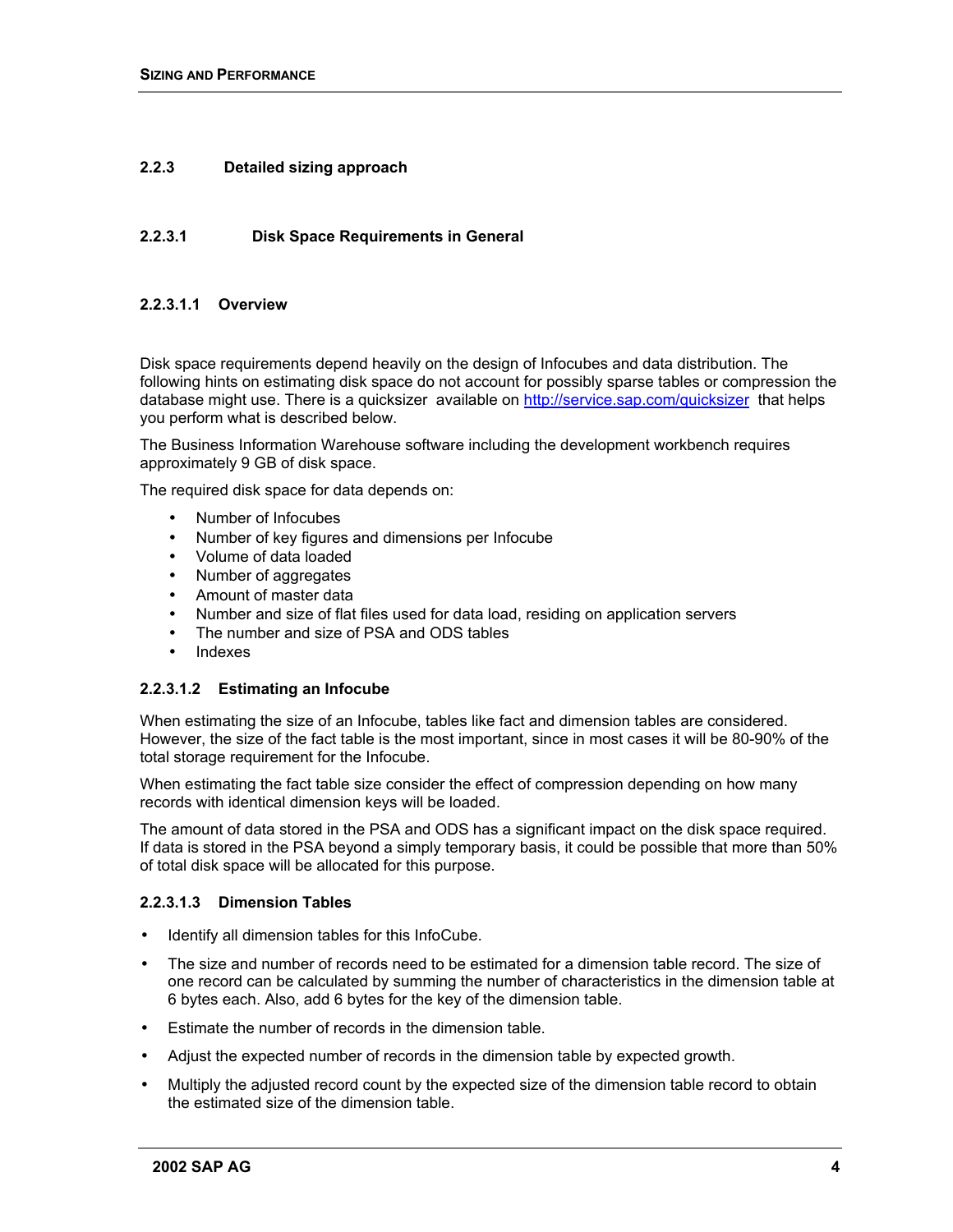#### <span id="page-6-0"></span>**2.2.3.1.4 Fact Tables**

- Count the number of key figures the table will contain, assuming a key figure requires 10 bytes.
- Every dimension table requires a foreign key in the fact table, so add 6 bytes for each key. Don't forget the three standard dimensions.
- Estimate the number of records in the fact table.
- Adjust the expected number of records in the fact table by expected growth.
- Multiply the adjusted record count by the expected size of the fact table record to obtain the estimated size of the fact table.

#### **2.2.3.1.5 PSA tables**

The record length of a PSA table can be estimated by adding the field lengths of all the fields of the respective InfoSource and 48 bytes for request-id and other fields being added by the system.

Multiplying the record length by the number of records being held in the PSA table will give you an estimate on disk space needed per PSA table.

Data in PSA might be deleted regularly depending on your scenario (e.g. use ODS for permanent storage). Estimate the number of records accordingly.

#### **2.2.3.1.6 ODS tables**

The record length of a ODS table can be estimated by adding the field lengths of all the fields of the respective InfoSource.

After activation of data the activation queue is empty, so the space needed for new data can in most cases be neglected.

For the change log table add 48 bytes for request-id and other fields being added by the system.

Multiplying the record length by the number of records being held in the ODS table will give you an estimate on disk space needed per ODS table.

The number of records of the change log table depends on the average number of updates and the delta type used for the ODS object.

The minimum size of the change log table has the same size like the active data table. (assuming that all records are distinct.)

#### **2.2.3.1.7 Limitations**

There are no limits to the number of InfoObjects, number of InfoCubes, or the number of reports per InfoCube.

The system administrator can create 13 dimension tables in addition to the dimensions for time, Packet ID, and measure of unit for each InfoCube.

Number of characteristics in all dimension tables:

Each of the dimension tables can have 248 InfoObjects, computed by 255 – 6 (no access to these fields) –1 (Dimension ID) to obtain 248. For performance reasons we recommend a maximum of 16 InfoObjects per dimension.

A fact table can have up to 233 key figures, computed by  $255 - 6$  (no access to these fields) – 16 (dimensions) to obtain 233.

#### **2.2.3.1.8 Re-Estimation**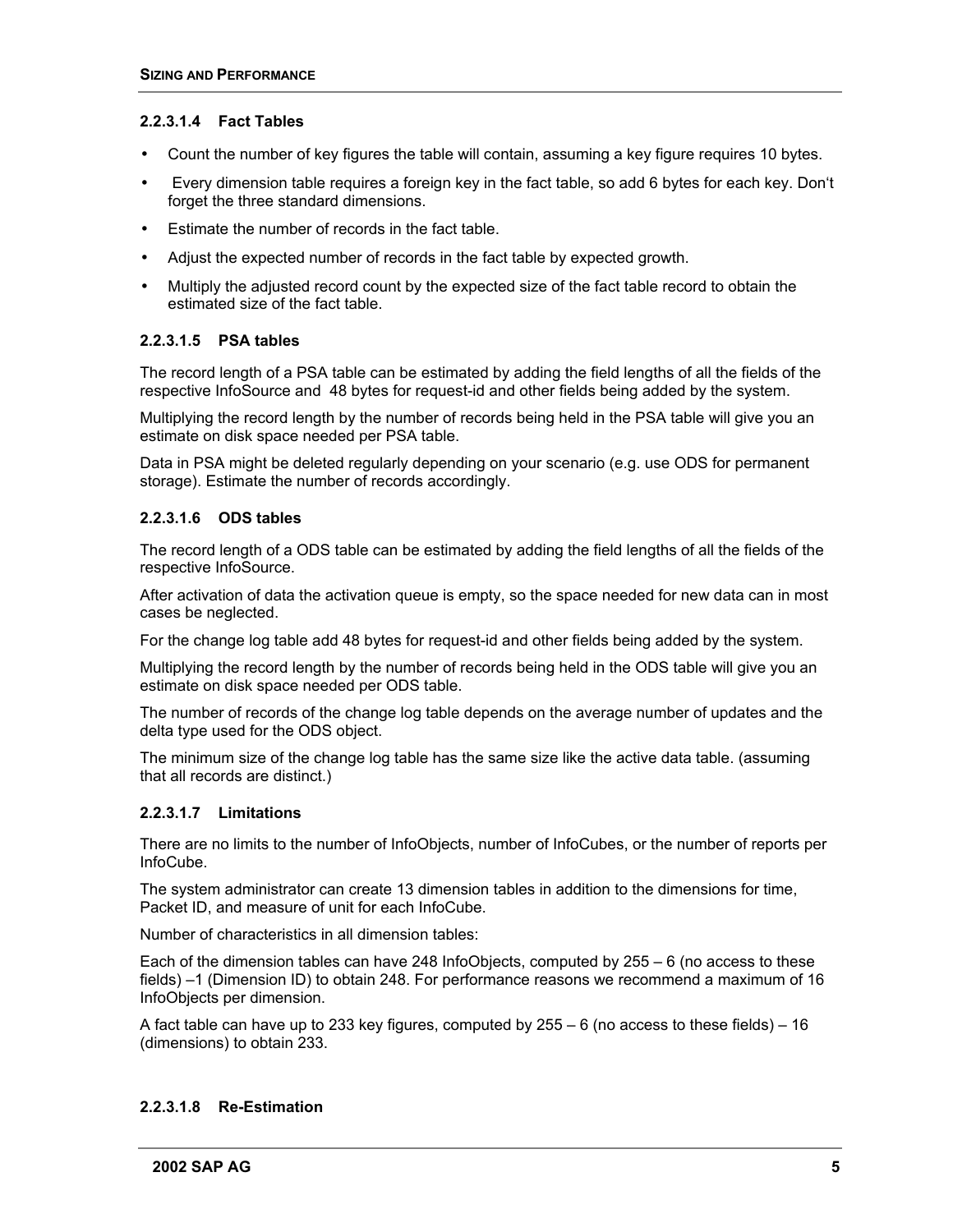After making an estimate, you should verify it by loading a small amount of data, such as a few thousand records and then analyzing the space used to confirm the original estimate. You should also analyze the input sources to determine the number of records from each source system.

If RAID (Redundant Array of Inexpensive Disks) is utilized, adjust the overall estimate accordingly. For example, when using RAID 1 (disk mirroring), you should double your estimate.

Estimates on disk space should be checked frequently. Data Warehouse requirements can change over time and can be dramatically changed by apparently minor modifications. Therefore, the impact on data storage requirements should be considered for every change. Also, reviews need to be performed periodically, such as every three to six months, in order to ensure that current growth estimates are correct.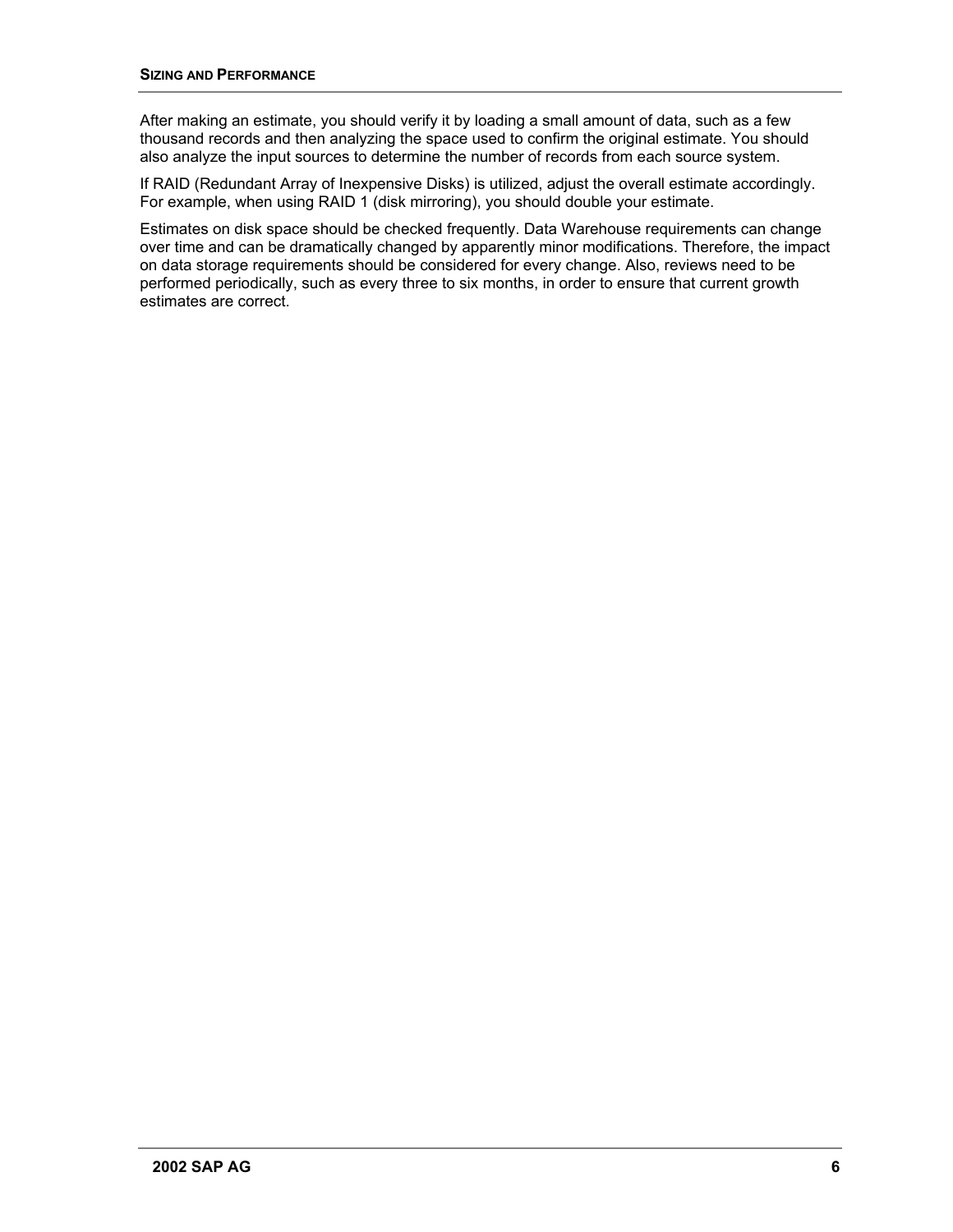#### <span id="page-8-0"></span>**2.2.3.2 Simplified estimation of disk space ( used by the quicksizer)**

The following assumptions are made in order to simplify the disk sizing:

- compression factor resulting out of identical records is 0% (all records are distinct)
- index space is added with 100%
- space for aggregates is additional 100%
- compared to the size of the facttable we ignore the size of the dimension tables
- PSA data is deleted after upload or after a certain time.
- No. of masterrecords is less than 10% of the facttable (could be wrong for Retailcustomers)
- We ignore compression algorithm of the different database partners. (e.g. 10 digits are stored in 6 bytes or less and 17 digits are stored in10 bytes or less in certain databases)

A simplified estimation of disk space for the BW can be obtained by using the following formula:

For each cube:

```
Size in bytes =
```
(**n** + 3) x 6 bytes + (10 bytes x **m**) \*

[ rows of initial load + rows of periodic load \* no. of periods]

- **n** = number of dimensions
- **m** = number of key figures
- **+**

For each ODS (incl. change\_log):

Length of the infosource \*[ rows of initial load + rows of periodic load \* no. of periods]

**Remark** : the changelog has the same size like the active ODS table if we load distinct data. The maximum could 2 times of the active ODS table.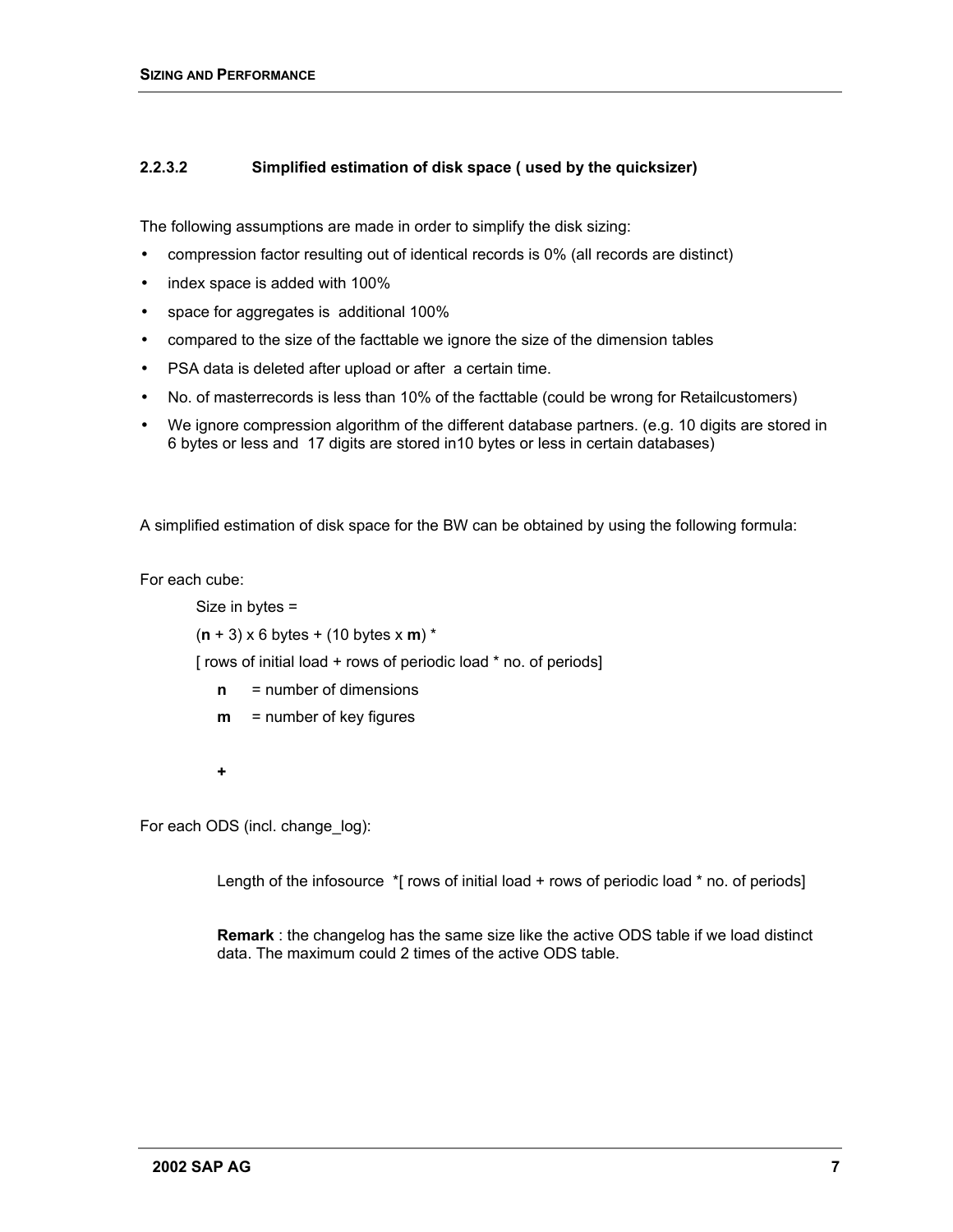<span id="page-9-0"></span>To the obtained results you have to add

- **+ 20% per PSA**
- **+ 100% of total size of the infoproviders for aggregates / changelog (ODS)**
- **+ 100% for indexes**
- **+ 10% Master data**
- **+ 2\* size of the biggest facttable at least 10 GB**

**Remark** : the changelog has the same size like the active ODS table if we load distinct data. The maximum could 2 times of the active ODS table.

#### **2.2.3.3 CPU requirements in general**

The CPU requirements of BW depends heavily on the design of the datamodel and the queries/user behavior.

The CPU resources for data staging depends on:

- number of infoproviders
- volume of data loaded
- number of aggregates
- amount of rollups/changeruns
- number of distinct requests

In order to find the cpu requirements you have to determine the critical path for the data staging. This path is different from customer to customer and could be different from upload to upload.

E.G. the redline in the picture below describes the critical Path incl. load, rollup, change run, index rebuild, gathering statistics. This path has to be measured in order to get the number of records per hour , which could be applied to the system.

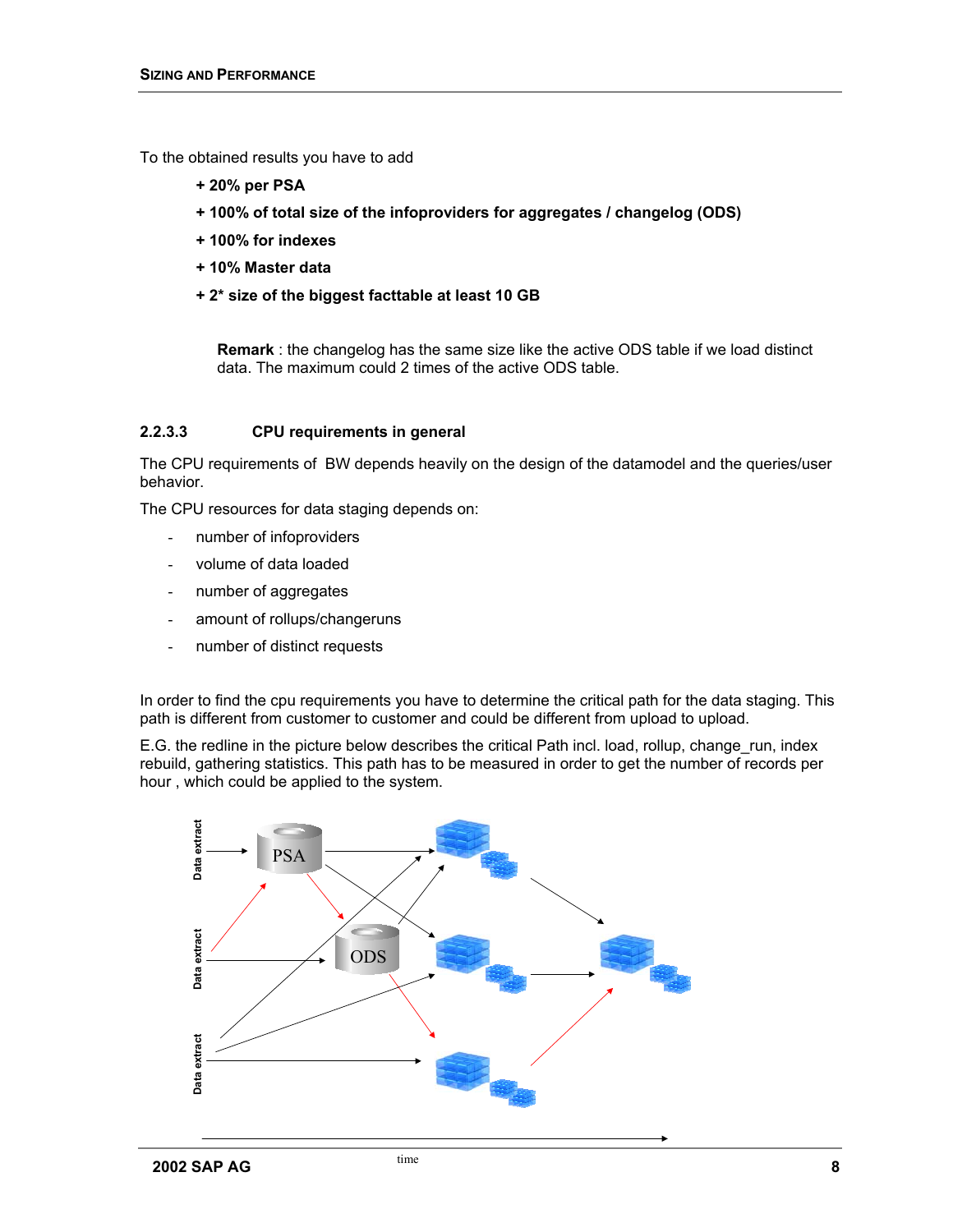<span id="page-10-0"></span>The CPU resources for queries depends on:

- number of infoproviders
- number of connected users
- number of aggregates
- types of queries

In order to find the cpu requirements, you have to classify your queries in different query classes like "easy" , "medium" and "heavy" and analyze the different response times in order to get relational factors. Additionally you have to classify your user behavior in different groups like "normal", "advanced" and "power" users and to examine which user type is using which kind of query.

#### **2.2.3.3.1 Simplified CPU sizing for data staging**

The following assumptions are made in order to simplify the cpu sizing for data staging:

- A system is able to apply 750000 records per hour per job
- No special Transformation rule and update rule are used
- The critical path contains a ODS –object , a infocube and 10 aggregates
- The data applied to the system could be split into several requests (one job per request)
- 350 SAPS are used for one job

The CPU requirements are calculated as follow:

#### **SAPS =**

**#jobs \* 350 SAPS / 0,65 (at 65% CPU consumption)**

While the number of jobs are calculated as following:

 $\#jobs = \{sum (delta upload)/ maintenance window \} / 750.000$ 

#### **2.2.3.3.2 Simplified CPU sizing for queries**

The number of users working in the system forms the basis for estimating cpu resources of the database and application servers. Different definitions of "user" are available:

- normal users
- advanced users
- power users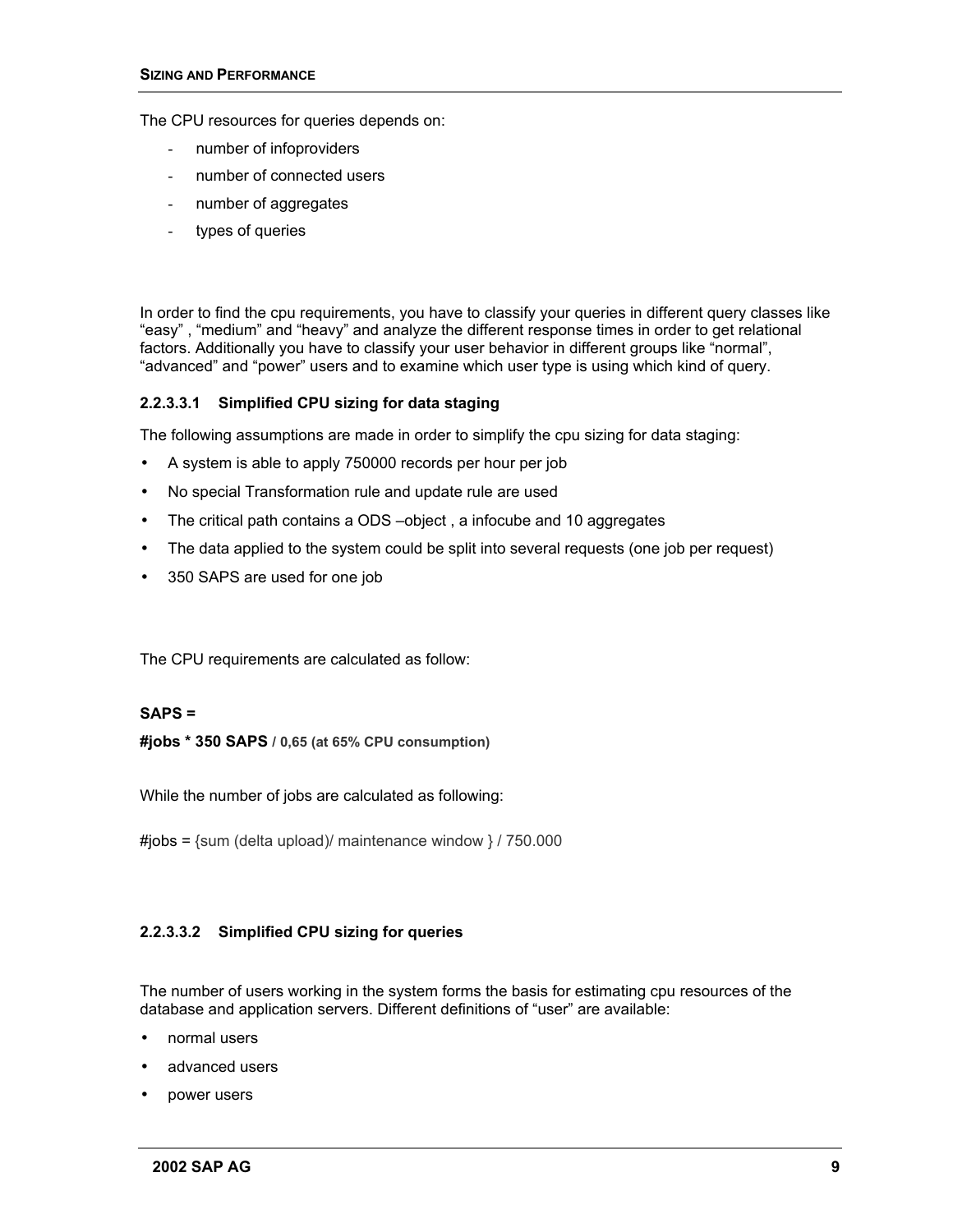- Low user: accesses the BW System from time to time, is typically a user seeking information occasionally using predefined reports and generates in average over the week **1 Navigationstep** per hour
- Medium user: accesses the BW System regularly and continuously, is typically a user navigating within reports supported by aggregates and generates in average over the week **11 Navigationstep** per hour
- High user: works intensively with the BW System, the high user who runs ad hoc queries mostly not supported by aggregates and generates in average over the week **33 Navigationstep** per hour

Remark:

- The classification of the users (normal, medium, high) is corresponding to the user classification within the early watch report.
- A default user distribution based on a customer survay is 71% : 27% : 2%

Additionally we have to define different types of reports being used within BW:

- easy queries
- medium queries
- high queries
	- "Easy" queries: predefined reports using optimal aggregates. Waited with a factor **1**
	- "Medium" queries: slicing and dicing, navigating in reports, using various aggregates Waited with a factor **1,5**(that means the query uses 1,5 times more of resources compared to an easy query)
	- "Heavy" queries: ad-hoc reports with unpredictable navigation paths, access of detail data, full table scans. Waited with a factor **5** (that means the query uses 5 times more of resources compared to an easy query)

Remark:

These factors are based on the BW benchmark scenario. In different scenarios using other reports the factos could be different.

Using these definitions we are able to build the following matrix which should be filled by the responsible person doing the sizing: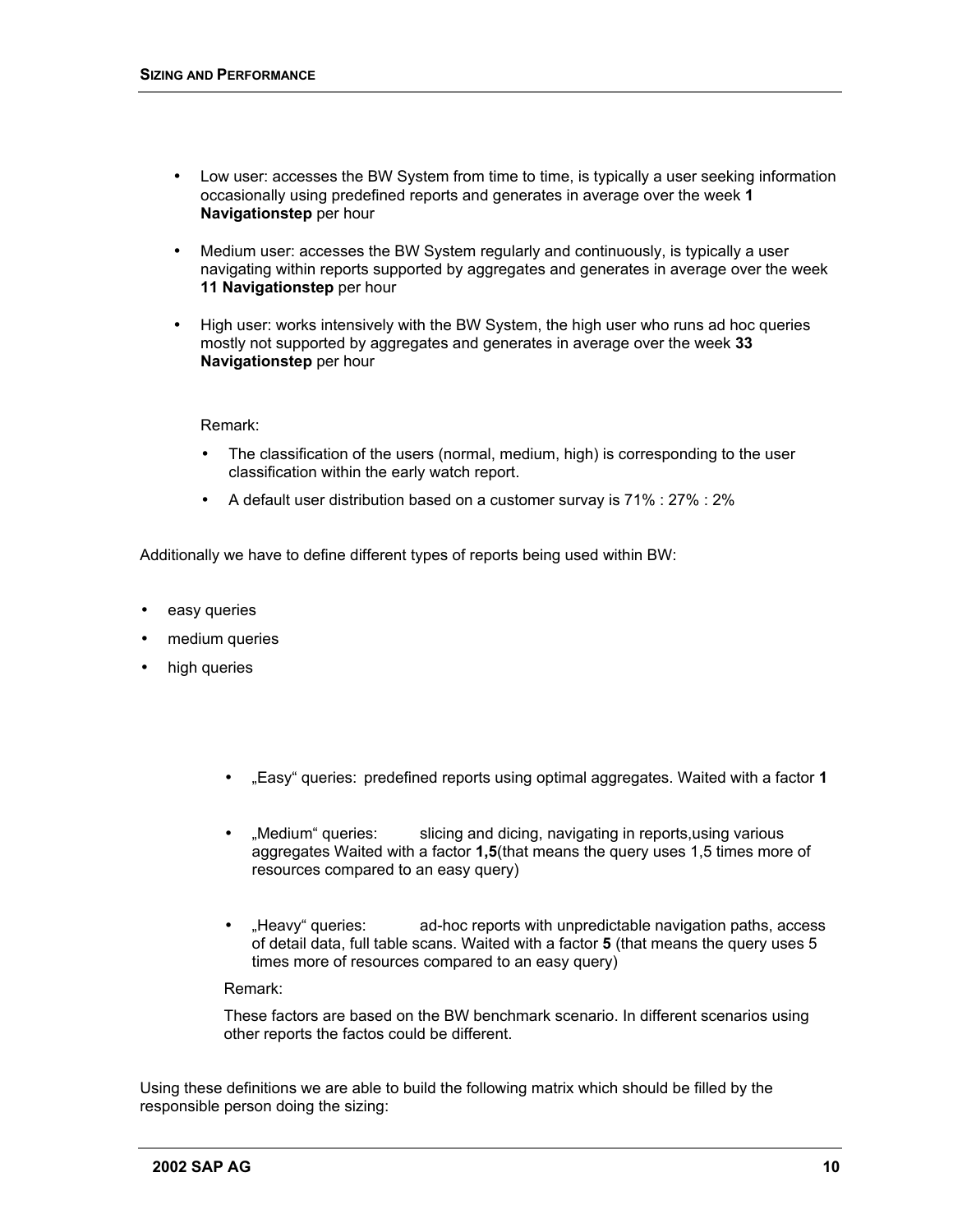|                  | Easy query | Medium query | 1,5 | Heavy query |  |
|------------------|------------|--------------|-----|-------------|--|
| # normal users   | 80%        | 20%          |     | 0%          |  |
| # advanced users | 50%        | 50%          |     | 0%          |  |
| # power users    | 0%         | 0%           |     | 100%        |  |

Remark:

The distribution within this matrix should be changed according to the customer load. If this is not known you can use this distribution as a default assumption.

The total number of navigationsteps handled by a system is computed in the following way (according to the example above):

Nav/h =

| <b>Total # of Nav/h =</b> $X*(0.8*1 + 0.2*1.5 + 0 * 5)$ |                                        | $*1$ + |  |
|---------------------------------------------------------|----------------------------------------|--------|--|
|                                                         | $Y^*(0.5^*1 + 0.5^*1.5 + 0.^*5)$ *11 + |        |  |
|                                                         | $Z^*(0$ *1 +0 *1,5 +1 *5) *33          |        |  |

Remark:

One of the outputs of a BW benchmark is: **Total # of Nav/h**

In order to map these requirements to SAPS we have to convert Nav./h into SAPS

#### **SAPS =**

**(Nav/h \* 1,33 \* 2,28 \* 9 / 60) / 0,65 (at 65% CPU consumption)**

While 2,28 is a relational factor between a BW benchmark and a SD benchmark (the definition of SAPS is based on the SAP SD benchmark) and 1,33 is an adjustment factor measured from productive customers.

#### **2.2.3.4 Memory requirements in general**

The memory requirements of BW depends heavily on the design of the datavolume and the number of connected users

The memory resources for data staging depends on:

number of parallel jobs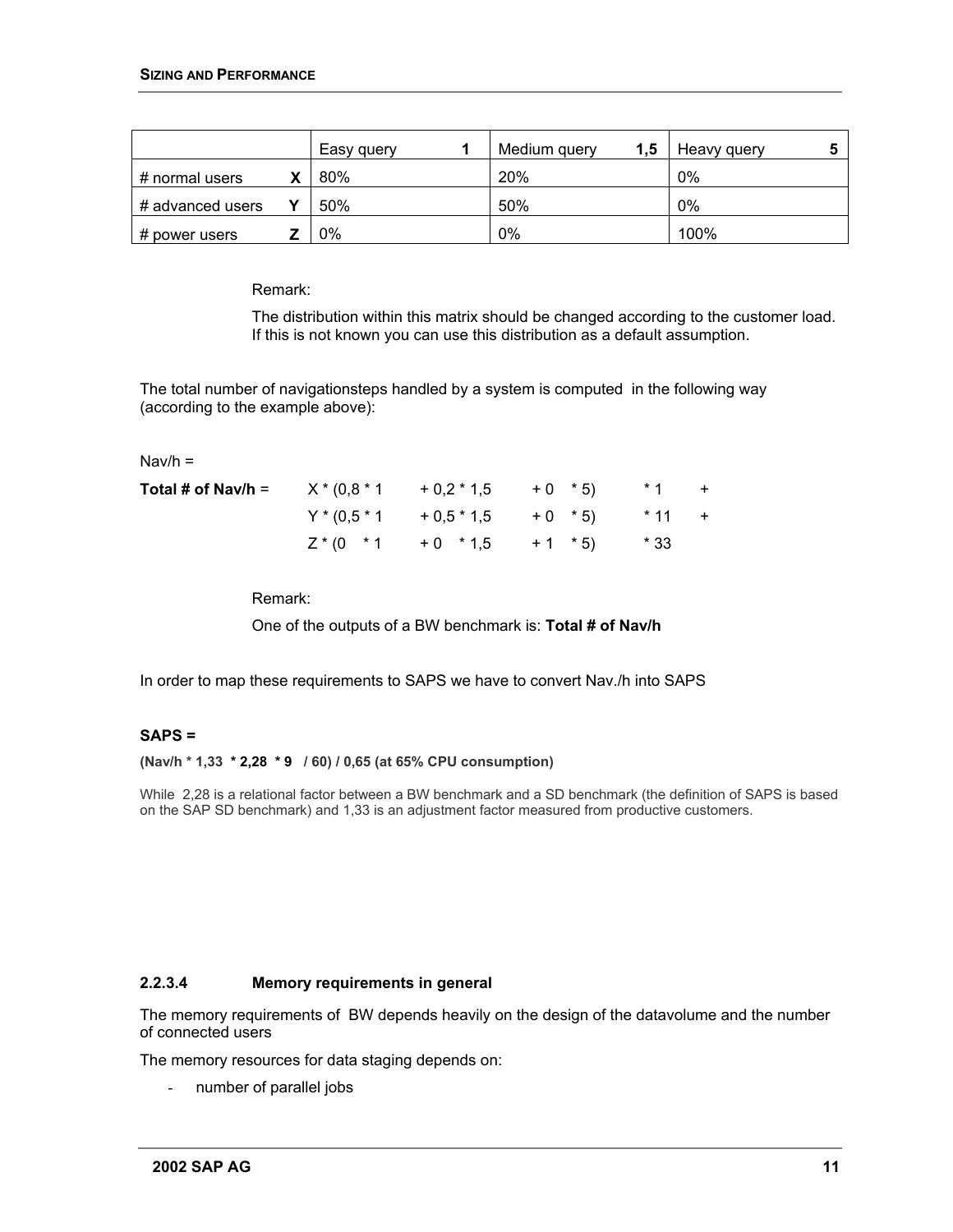- <span id="page-13-0"></span>number of records loaded within one data package
- Complexity of update and transformation rule
- degree of parallel processes within the RDBMS
- BW buffers configured for the system (table buffers, program buffers, export/import,…)
- RDBMS buffers (data buffer, process buffer)

In order to get the information about the memory requirements, you have to check the memory consumption for each distinct load step in your system and summarize the memory with consideration of parallel jobs . The critical path described above is not always the step, which consumes the most memory.

The memory resources for for queries depends on

- number of connected user
- keep alive time for WAS
- data volume of the result set

During the daily load, the system has to be examined, how many users are connected to the system. The memory used by these users can be measured with the transaction sm04 and could be summarized. Another parameter which influence the memory consumption is the keep alive time of the Web Application Server. The WAS is holding a connection to the system for this time. Even if the user has closed his browser.

#### **2.2.3.4.1 Simplified memory sizing for data staging**

The following assumptions are made in order to simplify the memory sizing for data staging:

- Number of records per data package is 50000
- No special Transformation rule and update rule are used
- The critical path contains a ODS object, a infocube and 10 aggregates
- 300 MB are used for one job
- minimum of BW buffer is 500 MB
- minimum RDBMS buffer is 700 MB
- Max. RDBMS buffer is 10 GB
- 10 MB buffer is used for each mio. Record of the largest infocube
- 120 MB is used for each process connected to the RDBMS
- for parallel processing 2 times \* number of jobs is used within the RDBMS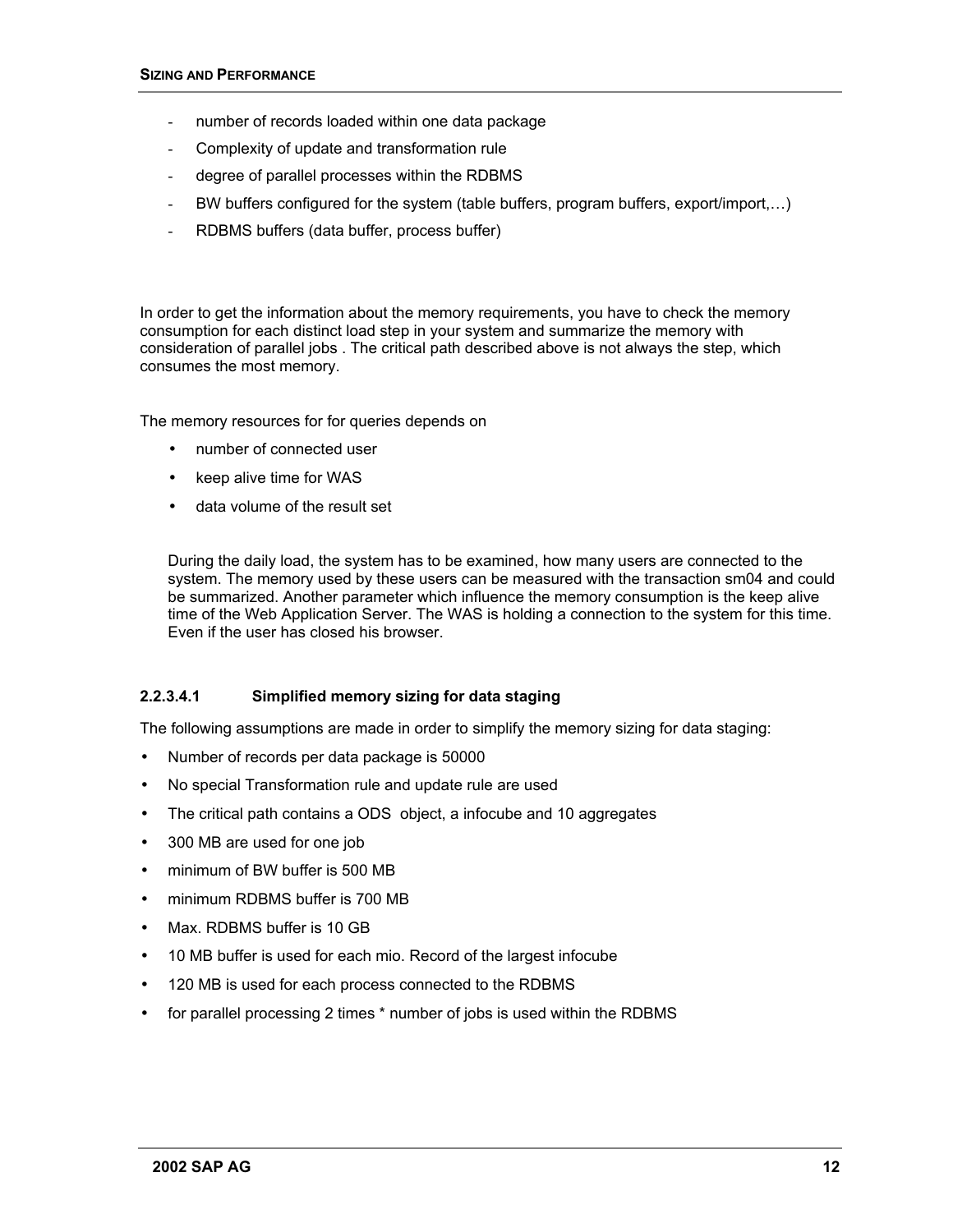<span id="page-14-0"></span>The BW memory requirements are calculated as follow:

**Memory BW = #jobs \* 300 MB + 500 MB** 

While the number of jobs are calculated as following:

 $\#jobs = \{sum (delta upload)/ maintenance window\} / 750.000$ 

This number could be used as a suggestion how many batch processes should be configured.

The RDBMS memory requirements are calculated as follow:

#### **Memory =**

**700 MB + max(rows of infoprovider)/1 mio. \* 10 MB + #Jobs \* 120MB + 2\*#Jobs\*120MB**

While the number of jobs are calculated as following:

 $\#jobs = \{sum (delta upload)/ maintenance window\} / 750.000$ 

#### **2.2.3.4.2 Simplified memory sizing for queries**

The following assumptions are made in order to simplify the memory sizing for queries:

- Users are connected via WAS
- Keep alive time is 60 seconds
- 30 MB are used for one job
- minimum of BW buffer is 500 MB
- minimum RDBMS buffer is 700 MB
- Max. RDBMS buffer is 10 GB
- 120 MB is used for each process connected to the RDBMS
- no parallel processing for queries
- One BW process can handle 1 high or 2 medium or 5 low users concurrently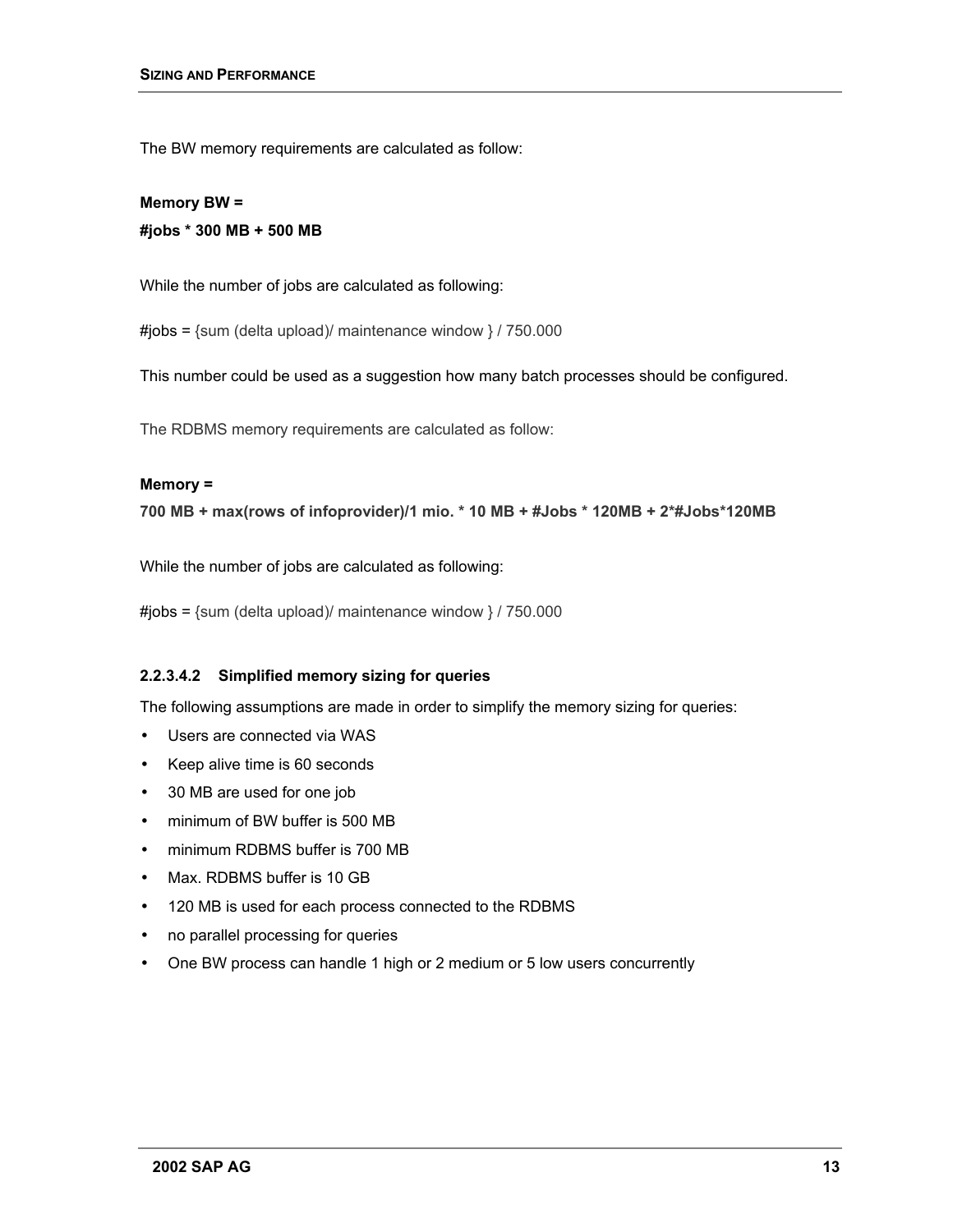The BW memory requirements are calculated as follow:

**Memory = 500 MB + number of connected users \* 30 MB**

While the number of connected users are calculated as following:

Number of connected users = (#high user + #medium user + #low user)/3600 s \* keep alive time  $=$  (#high user + #medium user + #low user)/3600  $*$  60

The RDBMS memory requirements are calculated as follow:

```
Memory = 
700 MB + max(rows of infoprovider)/1 mio. * 10 MB + 
number of concurrent users * 120MB
```
While the number of connected users are calculated as following:

Number of concurrent users = (#high user + #medium user/2 + #low users/5)/3600 s  $*$  60

This number could be used as a suggestion how many dialog processes should be configured.

#### **2.2.3.5 Sizing result for 2 –Tier systems**

If the system should be installed on central server the following calculation should be made in order to get the right amount of CPU and memory consumption:

#### **SAPS = maximum(SAPS data staging or SAPS query)**

```
Memory = maximum (memory data staging (RDBMS + BW) or memory query (RDBMS + BW))
```
#### **2.2.3.6 Sizing result for 3-Tier systems**

If the system is divided in a dedicated RDBMS server and a BW server the the right amount of CPU and memory consumption is:

BW:

**SAPS = maximum(50% SAPS data staging or 80 %SAPS query)** 

**Memory = maximum (memory data staging (BW) or memory query (BW))** 

#### RDBMS:

#### **SAPS = maximum(50% SAPS data staging or 20 %SAPS query)**

**Memory = maximum (memory data staging (RDBMS) or memory query (RDBMS))**